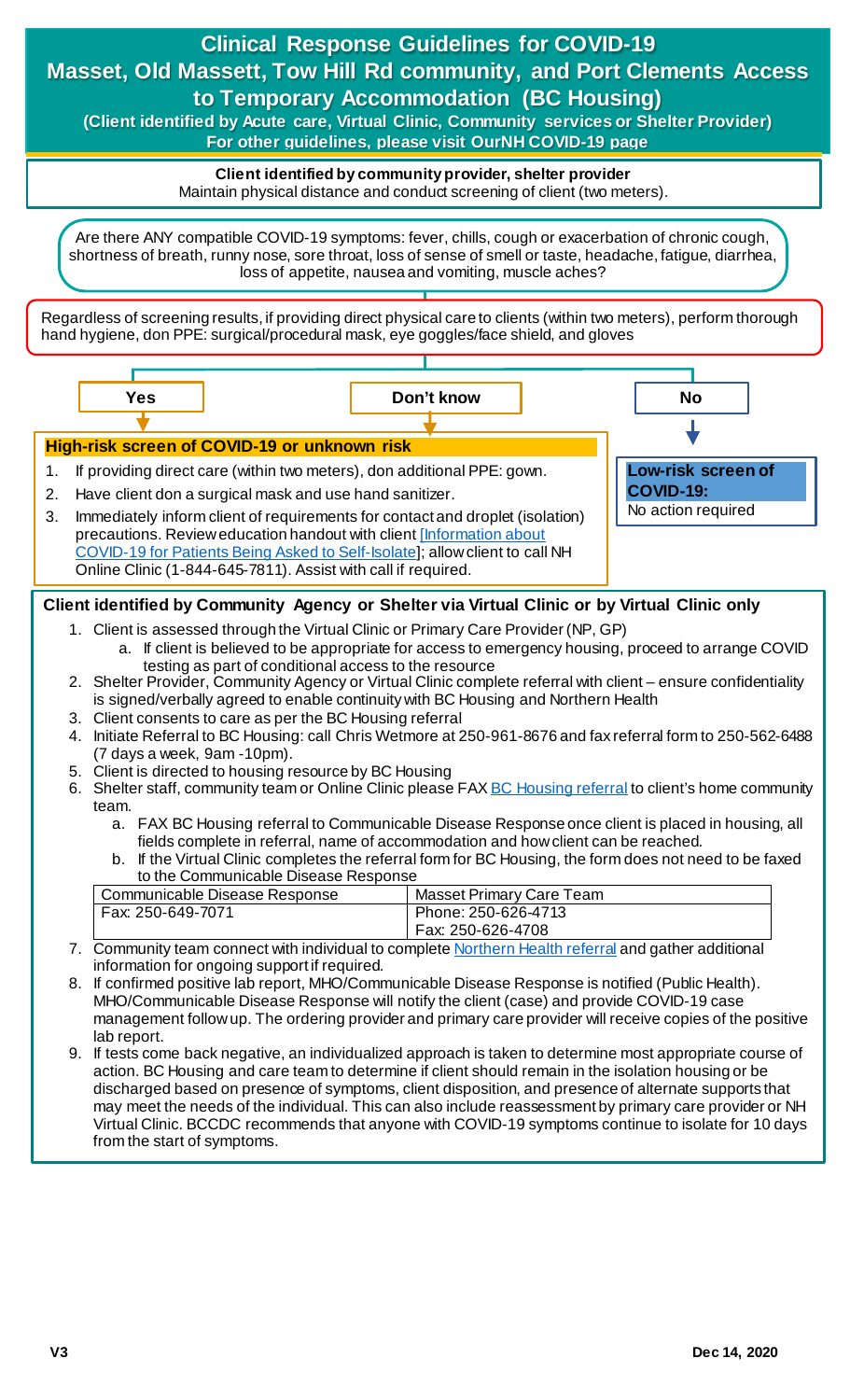#### **Client identified from acute care requiring resources to self-isolate**

- 1. Client is assessed through the Virtual Clinic or primary care provider (NP, GP)
	- a. If client is believed to be appropriate for access to emergency housing, proceed to arrange COVID-19 testing as part of conditional access to the resource
- 2. Emergency Room Social worker, PLN or RN complete **BC Housing referral** with client ensure
- confidentiality is signed to enable continuity with housing and health (insert basic release of info) 3. Client consents to care as per the BC Housing referral
- 4. Initiate referral to BC Housing: call Chris Wetmore at 250-961-8676 and fax referral form to 250-562- 6488 (7 days a week, 9am -10pm).
- 5. Acute care team FAX community team the BC Housing referral to connect with individual to complete [NH referral](http://docushare.northernhealth.ca/docushare/dsweb/Get/Document-349545/10-800-7004%20COVID-19%20Temporary%20Accommodation%20Referral%20%E2%80%93%20Northern%20Health%20information.pdf) for ongoing support.
	- a. Community team connect with individual to complet[e Northern Health referral](http://docushare.northernhealth.ca/docushare/dsweb/Get/Document-349545/10-800-7004%20COVID-19%20Temporary%20Accommodation%20Referral%20%E2%80%93%20Northern%20Health%20information.pdf) and gather additional information for ongoing support if required. The Communicable Disease Response will connect with the community team to discuss how best to coordinate Active Daily Monitoring (symptoms and self-isolation) for cases and contacts to cases.
	- b. FAX BC Housing referral to Communicable Disease Response once client is placed in housing, all fields complete in referral, name of accommodation and how client can be reached.

| Communicable Disease Response | Masset Primary Care Team                 |
|-------------------------------|------------------------------------------|
| Fax: 250-649-7071             | Phone: 250-626-4713<br>Fax: 250-626-4708 |

- 6. Client is directed to housing resource by BC Housing and outreach provider in community
- 7. Client proceeds to identified accommodation.
- 8. If confirmed positive lab report, MHO/Communicable Disease Team (Public Health) is notified. MHO/Communicable Disease Team will notify the client (Case) and provide COVID-19 case management follow up. The ordering provider and primary care provider will be copied in the positive lab report.
- 9. If tests come back negative, an individualized approach is taken to determine most appropriate course of action. BC Housing and care team to determine if client should remain in the isolation housing or be discharged based on presence of symptoms, client disposition, and presence of alternate supports that may meet the needs of the individual. This can also include reassessment by primary care provider or NH Virtual Clinic. BCCDC recommends that anyone with COVID 19 symptoms continue to isolate for 10 days from the start of symptoms.

## **Patient visit at hotel or other determined site**

Follow guidelines of algorithm **[Clinical Response Guidelines for COVID-19 for in-home visits and in-home](https://ournh.northernhealth.ca/oursites/communications/OurNH%20Communications%20Documents/clinical-response-guidelines-for-in-home-visits-and-care-provision.pdf)  [care provision.](https://ournh.northernhealth.ca/oursites/communications/OurNH%20Communications%20Documents/clinical-response-guidelines-for-in-home-visits-and-care-provision.pdf)**

- 1. Virtual or in-person visits based on clinical guidelines and care plan.
- 2. Opioid Agonist Therapy or acces[s virtual support](https://ournh.northernhealth.ca/oursites/communications/OurNH%20Communications%20Documents/clinical-response-guideline-for-covid19-virtual-clinic-substance-use-pathway.pdf).
- 3. Meals provided by delivery service or drop off.
- 4. Site cleaning procedures supported by NH Health Protection Central Line (250-565-7322). If a hotel or other site is deemed suitable, EHOs can visit in advance to ensure that all infection control strategies are in place. See th[e BCCDC Guidance for Hotels document](https://www2.gov.bc.ca/assets/gov/health/about-bc-s-health-care-system/office-of-the-provincial-health-officer/covid-19/covid-19-pho-guidance-hotel-sector.pdf) for more information.
- 5. Security may be arranged as needed to prevent visitors.

## **Client discharge from temporary accommodation or other determined site**

Follow guidelines of algorithm **Clinical [Response Guidelines for COVID-19 for in-home visits and in-home](https://ournh.northernhealth.ca/oursites/communications/OurNH%20Communications%20Documents/clinical-response-guidelines-for-in-home-visits-and-care-provision.pdf)  [care provision](https://ournh.northernhealth.ca/oursites/communications/OurNH%20Communications%20Documents/clinical-response-guidelines-for-in-home-visits-and-care-provision.pdf).**

- 1. Upon referral and intake into temporary accommodation client is informed of their expected discharge date by BC Housing Coordinator.
- 2. If confirmed positive lab report, MHO/Communicable Disease Response is notified (Public Health). MHO/Communicable Disease Response will notify the client (case). COVID-19 case management is coordinated by the MHO/Communicable Disease Response. The ordering provider and primary care provider will receive copies of the positive lab report.
- 3. BC Housing outreach teams informs client of their discharge and assist with ongoing housing needs.

**Patient Requires Higher Level of Care**

- 1. Contact the Emergency Department to provide pre-notification of suspected COVID-19 patient's arrival.
- 2. Assist client in determinin[g safe transportation](http://www.bccdc.ca/health-professionals/clinical-resources/covid-19-care/clinical-care/first-responders).
- 3. Inform client to present to the Emergency Department Triage Desk and not the waiting room.
- 4. If urgent care required, call '9-1-1' to arrange transport to Emergency Department: State "Suspected COVID-19 (Coronavirus)."